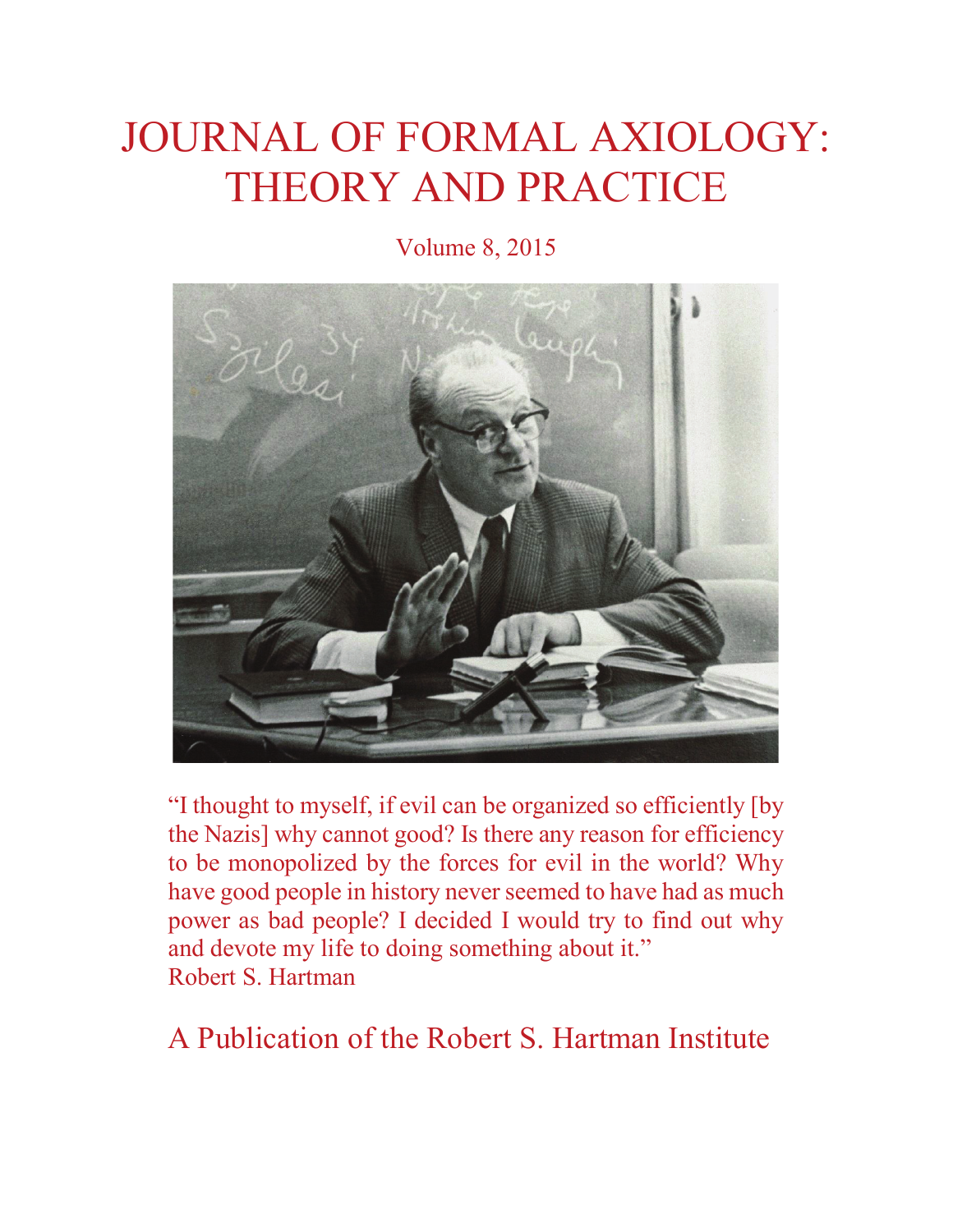#### **JOURNAL OF FORMAL AXIOLOGY: THEORY AND PRACTICE**

- **Editor:** Rem B. Edwards, Lindsay Young Professor of Philosophy Emeritus, University of Tennessee, Knoxville, TN
- **Co-Editors:** Vera Mefford, President, Axces Solutions, Morristown, TN and Clifford G. Hurst, Assistant Professor of Management, Gore School of Business, Westminster College, Salt Lake City, Utah

This journal is published once a year by the Robert S. Hartman Institute. All articles must have an obvious connection with the formal axiology or value theory of Robert S. Hartman and its applications. Articles may be critical, constructive, creative, theoretical, or applied. None dealing with "axiology in general" will be considered. Articles must advance our understanding of Hartmanian axiology and/or what can be done with it. None will be accepted that merely summarize what is already known, or that have been previously published, submitted, or accepted elsewhere.

MANUSCRIPTS should be submitted as e-mail attachments to Rem B. Edwards at: remb1@comcast.net. They should be in MS Word format, 12 point type. Articles will be subject to blind review, so the name of and contact information for the author(s) should appear only on the title page, which will be deleted by the Editor before sending the article on to members of our Editorial Advisory Board or to other reviewers for their blind assessment of its worthiness for publication. Go to http://www.hartmaninstitute.org, the website of the Robert S. Hartman Institute; for more detailed "Guidelines for Authors," click on "RESOURCES," then on the "Journal of Formal Axiology" button. Please observe all formatting requirements given there.

SUBSCRIPTION COSTS for Members of the Robert S. Hartman Institute are included in the price of annual dues, which is \$75.00 per year. The Library and Institutional price is \$40.00 per year. While they last, hard copies of back issues from 2008-2012 will be available to USA member subscribers for \$10.00 per copy, postage paid. Non-member USA subscribers will pay \$15.00, postage paid, for extra copies. \$10.00 per copy postage must be added for extra copies outside the USA. Beginning with the 2013 issue, only electronic copies will be available through the "Members Only" page of the Hartman Institute website, and members will be notified as soon as each issue is ready for download. Non-members may purchase a copy for \$25.00.

To order or become a member, please send a check or PayPal to:

Darlene Clark, Treasurer Robert S. Hartman Institute 3201 Bandera Street Athens, TX 75752 E-mail: darlene@valuepartnersconsulting.com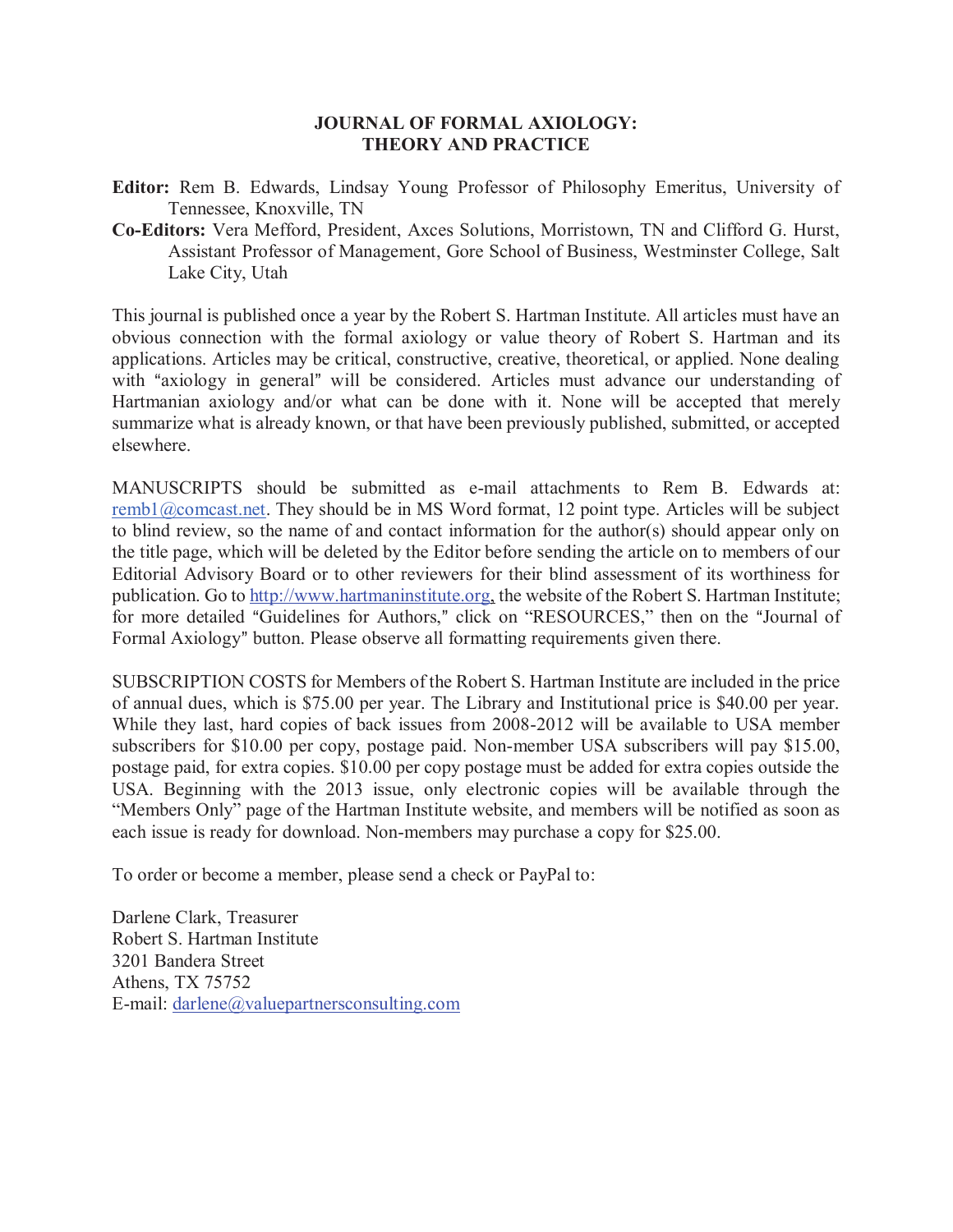### **The Journal of Formal Axiology: Theory and Practice Vol. 8, Summer of 2015**

| Leon Pomeroy and Ricardo Ortiz Certucha, <i>Hartman in Mexico</i>                                             | 1  |
|---------------------------------------------------------------------------------------------------------------|----|
| Rem B. Edwards and Marcos Gojman, Judaism, Process Theology, and Formal Axiology:<br>An Expanded Version      | 9  |
| Adina Bortă, Axiometric and Psychological Structure of Empathy                                                | 25 |
| C. Stephen Byrum, The Influence Of Russell L. Ackoff: Through The Lens of the Hartman<br><i>Value Profile</i> | 47 |
| Malcolm North, Congruent and Incongruent Selves: Exploring the Structure of Authenticity                      | 79 |
| Pamela Brooks, Resilience, How Good People Conquer Tough Situations: An Axiolgical<br>Perspective             | 87 |
| <b>Axiology and Evil</b>                                                                                      |    |

# Arthur R. Ellis, *What is Evil?* 95 Clifford Hurst and Amora Rama, *Does Evil Prevail Over Goodness?* 105 Gary J. Acquaviva, *Assessing the Valuation Imbalance of Criminal Personalities* 119

### **From the Archives**

| Rita Hartman, On the Death of Robert S. Hartman |     |
|-------------------------------------------------|-----|
| Robert S. Hartman, Fundamental Terms in Ethics  | 133 |

### **Memorial Tributes to Frank G. Forrest**

| Eunice Forrest and Others, Memorial Tributes to Frank G. Forrest | 153 |
|------------------------------------------------------------------|-----|
|------------------------------------------------------------------|-----|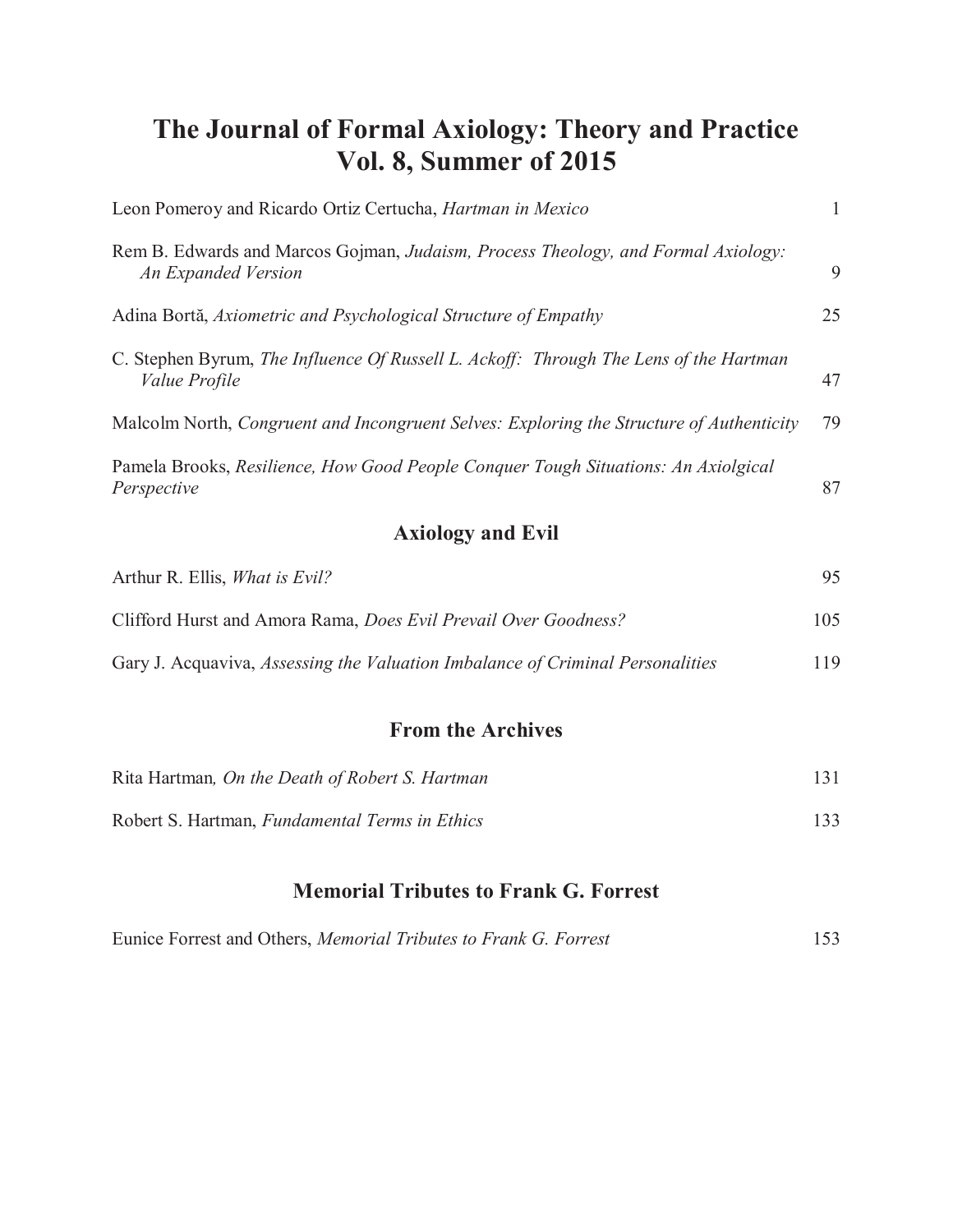## **AXIOLOGY AND EVIL**

The 2014 issue of this Journal issued the following challenge:

**A SUGGESTED TOPIC FOR 2015:** This Journal does not usually suggest topics for its issues, but we hope that our readers will consider and perhaps write something to be considered for possible publication in our 2015 issue on the following issue. First, read the quote from Hartman on this and every front cover. Then consider this question: "WHY is Evil Easier to Organize than Good?" Hartman clearly assumed THAT it is, but what explains this?

The following three articles address the topic of Axiology and Evil.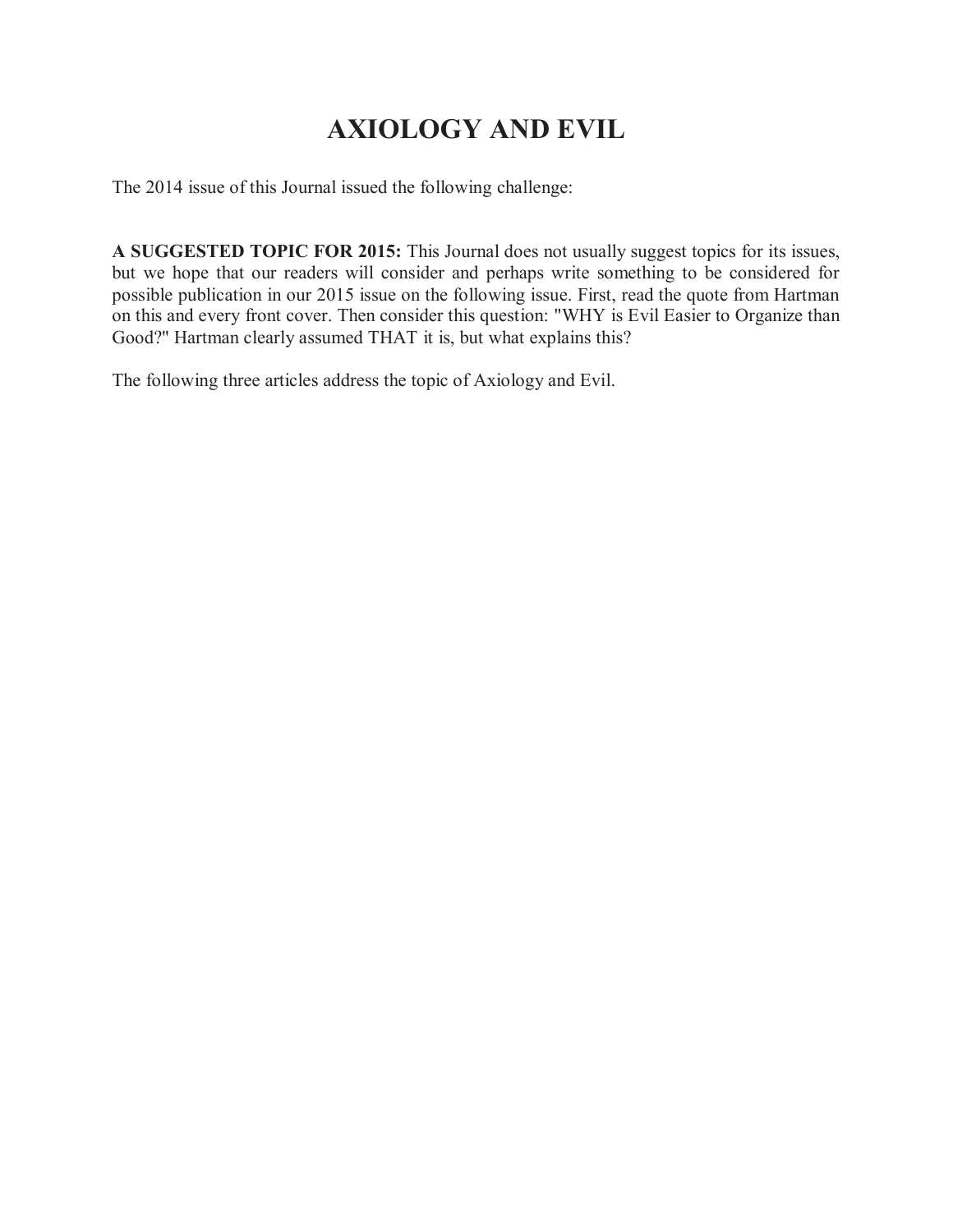#### **DOES EVIL PREVAIL OVER GOODNESS?**

#### **Clifford Hurst and Amora Rama**

CLIFFORD G. HURST, Ph.D., is an Assistant Professor of Management at Westminster College in Salt Lake City, UT. He teaches primarily in the MBA program of the Bill and Vieve Gore School of Business. A former OD consultant, Cliff was introduced to the HVP in 2002. His admiration for the complexities of formal axiology and the HVP contributed to his desire to pursue graduate degrees late in his career. Upon earning his Ph.D. from Fielding Graduate University in 2012, he accepted his current position at Westminster College. Cliff has been a member of the RSHI since 2002 and has served as a Director since 2010. He is an associate editor of the Journal of Formal Axiology and is a frequent contributor to it. He serves as chair of the Research Committee. His research agenda is focused on how we can better understand entrepreneurial judgment and decision-making through the lens of formal axiology and by use of the HVP as a measurement tool. He can be reached at the college by phone: 801-832-2649 or by email to: churst@westminstercollege.edu. His mailing address is: Westminster College, 1840 South 1300 East, Salt Lake City, UT 84105.

ARMORA RAMA is an international student from Tirana, Albania, enrolled at Westminster College in Salt Lake City. She is attending Westminster on a full four-year academic scholarship. Armora is a computer science major, minoring in mathematics. She is a Research Assistant working with Professor Cliff Hurst investigating quantitative analyses using the theory of formal axiology. Armora is a member in good standing of the Hartman Institute of Formal and Applied Axiology. Armora can be reached at the college by phone at: 801-832-2649 or by email to: AR0802@westminstercollege.edu. The mailing address is: Westminster College, 1840 South 1300 East, Salt Lake City, UT 84015.

#### **Acknowledgements**

This research paper was made possible, in part, by a Gore Individual Summer Research Grant from Westminster College. The authors also would like to express their thanks to Value Partners Consulting and Cornerstone Consulting for sharing HVP data with us for use in our analysis.

#### **Abstract**

This paper reports the results of an empirical study that made use of HVP scores from six convenience samples totaling more than 1,000 respondents, to determine whether respondents' profiles as measured by the HVP support Hartman's contention that it is easier to organize for evil than for good. Our findings are that, for the samples studied, respondents' scores do not support Hartman's assertion. We found a strong prevalence for the "good" rather than for evil across all six data samples using the HVP scales we analyzed.

In his autobiography, *Freedom to Live*, Hartman described the personal journey that led him to devote his adult life to developing and refining the theory of formal axiology. He notes that during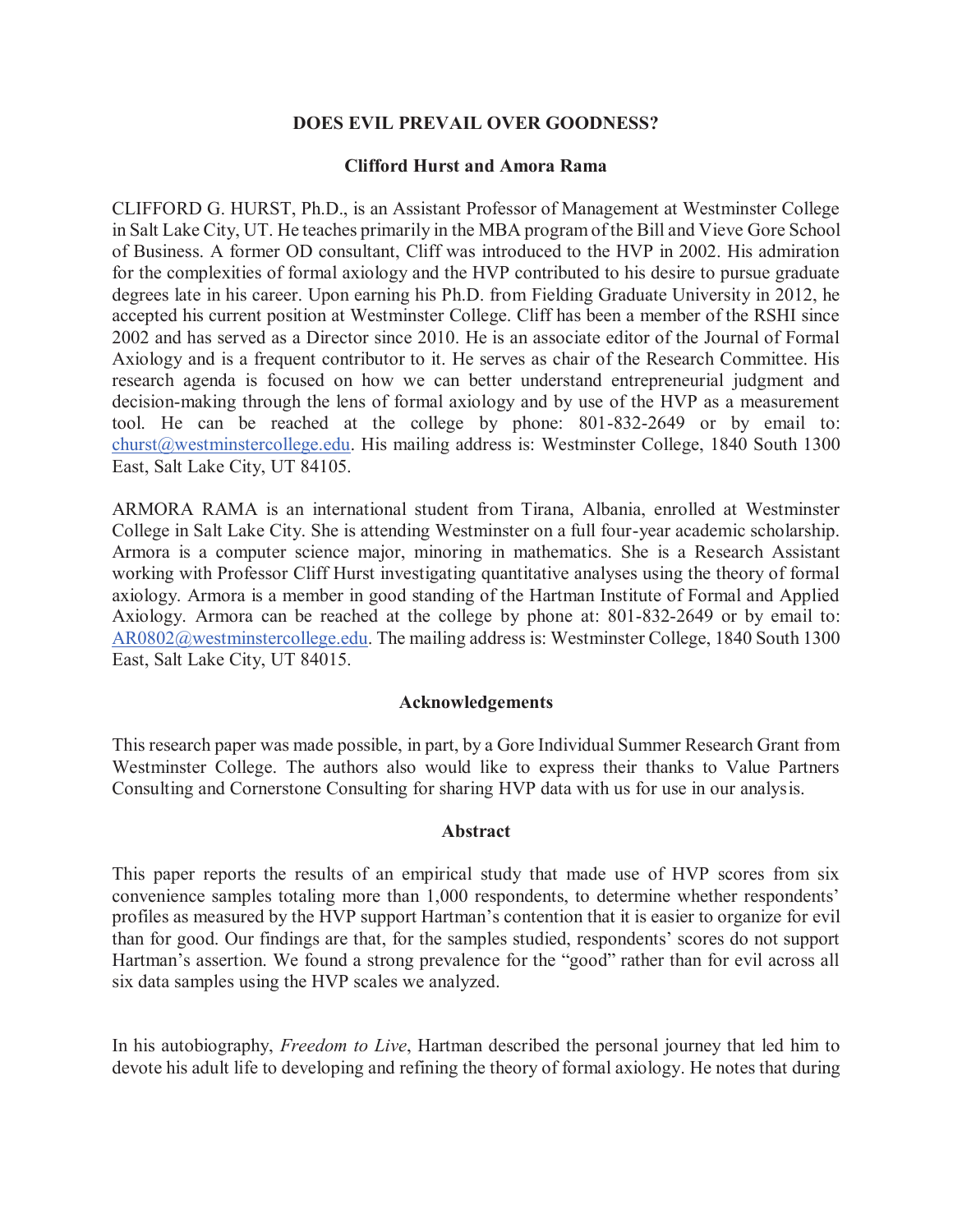a particularly difficult time—it was 1933—he knew he must decide whether to stay in Germany or to flee the evil of the Third Reich. He wrote:

Here in Hitler's Germany, I concluded, is the very core of evil. Already he has taken over Germany. Something must be done to prevent him from taking over and poisoning the minds of all mankind.

 I thought to myself, if evil can be organized so efficiently, why cannot good? Is there any reason for efficiency to be monopolized by the forces for evil in the world? Why is it so difficult to organize good? Why have good people in history never seemed to have had as much power as bad people? I decided I would try to find out why and devote my life to doing something about it. (32-33)

Hartman at that moment resolved to leave the country of his birth for the reason, as he wrote, "In Nazi Germany I was a marked man and could do little or nothing" (33).

 The Editor of this themed issue of the *Journal of Formal Axiology* challenged contributors to engage, as Hartman did, with these questions. Is Hartman right in concluding that it is easier for humankind to organize for evil than for good? If so, why? If not, why not?

 The study of good and evil is a broad topic, and an age-old one. The topic of evil is addressed at length by Acquaviva and Ellis in their articles in this same issue. North, also in this issue, focus attention on one aspect of goodness, congruence between one's inner and outer selves. In this article, we aim to fill in some of the gaps not addressed by these other contributors. In particular, we will focus attention on reporting empirically the habitual evaluative thought patterns of more than 1,000 people from six convenience samples to identify whether, indeed, these respondents exhibit tendencies to organize cognitively for evil or for good.

#### **1. Constraints of our Study**

It is our specific intention to reduce the conversational barriers between the theory of formal axiology, as expressed in words, and its foremost semiotic representation in terms of the hierarchy of values and valuations that are measured by the scales of the *Hartman Value Profile* (HVP). Doing so dictates that, for purposes of this essay, we constrain ourselves to that framework of the binomial structure of values and valuations as they are used in the construct and interpretation of the HVP. Third, fourth, and fifth order value combinations are certainly possible and may shed light on the subject of good and evil, but empirical tests of third and higher levels of combinations of values have not been developed. Thus, statistical analysis of such higher-order combinations is not possible today. So, this is not an arbitrary constraint; it is a purposeful one. One benefit of limiting our analysis to the use of the quantitative scales of the HVP is expressed by Hartman, "It is characteristic of mathematics to be both highly abstract and profoundly concrete; and it is this that gives it its efficiency in actual life" (1967, 29).

 We will strive, whenever possible, to keep our terminology congruent with the *Manual of Interpretation* (Hartman, 2006). Doing so, we hope, will provide a common language by which a reader knowledgeable of the *Manual* can investigate, argue, or dispute our reasoning. This is often difficult, as axiologists have frequently expressed their findings from the HVP in divergent ways. Whenever we do differ from terminology of the *Manual*, we will explain the source and rationale for our usage.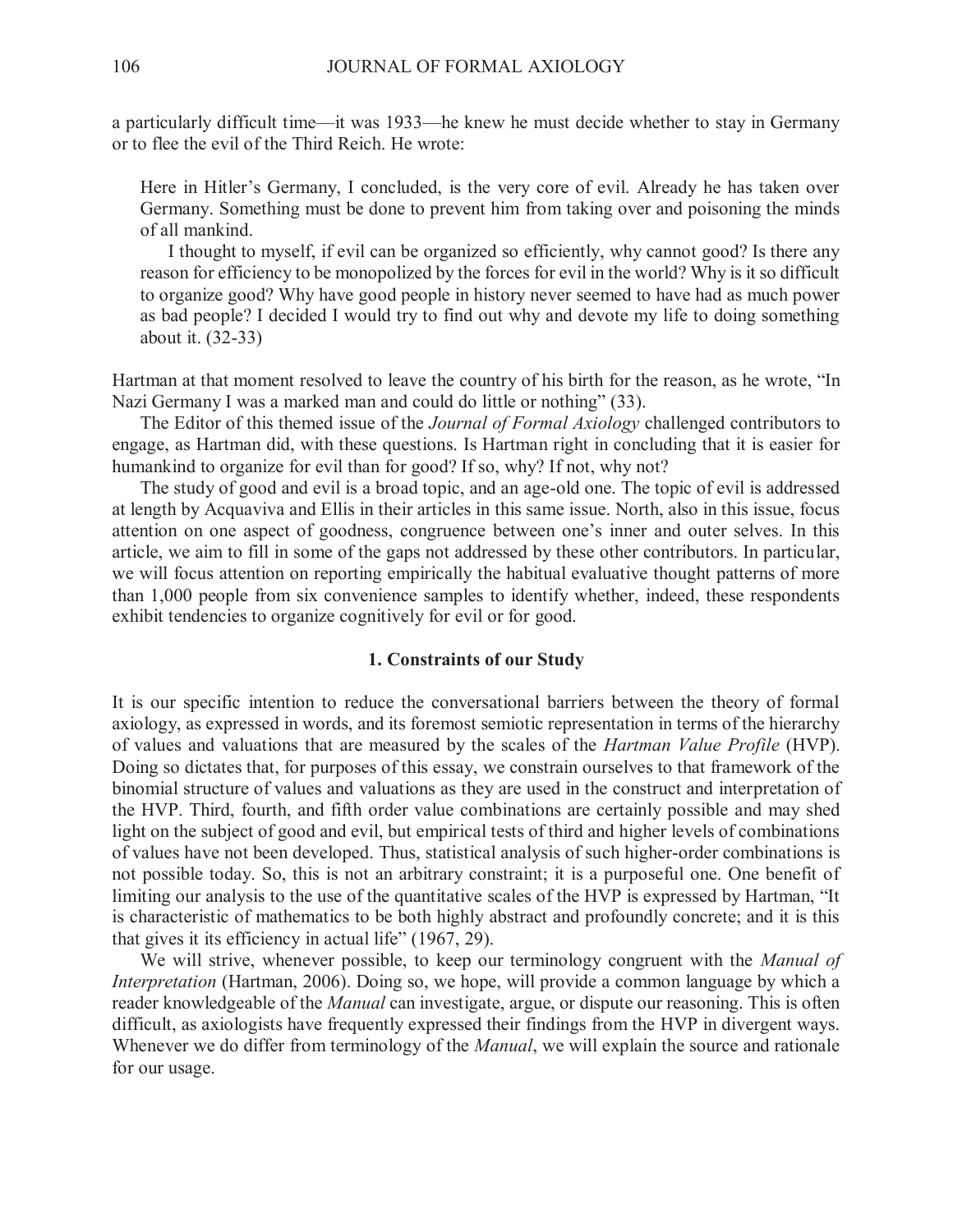#### **2. An Introduction to Axiological Semiotics of the HVP**

We offer this section as an aid to the reader who may not yet be knowledgeable of the logic behind the construction of the HVP. According to the axioms of value, there are eighteen possible binary combinations of value and valuation of Hartman's three categories of value concepts, the Intrinsic (I) , Extrinsic (E), and Systemic(S). In order of best to worst, (left to right) they are shown below:

 $\mathrm{I}^\mathrm{I}, \mathrm{E}^\mathrm{I}, \mathrm{S}^\mathrm{I}, \mathrm{I}^\mathrm{E}, \mathrm{I}^\mathrm{S}, \mathrm{E}^\mathrm{E}, \mathrm{E}^\mathrm{S}, \mathrm{S}^\mathrm{E}, \mathrm{S}^\mathrm{S}, \mathrm{S}_\mathrm{S}, \mathrm{E}_\mathrm{S}, \mathrm{S}_\mathrm{E}, \mathrm{E}_\mathrm{E}, \mathrm{I}_\mathrm{S}, \mathrm{I}_\mathrm{E}, \mathrm{S}_\mathrm{I}, \mathrm{E}_\mathrm{I}, \mathrm{I}_\mathrm{I}$ 

 The base letter in this shorthand represents the object of value. The superscript or subscript denotes the method of valuing used by the valuing subject. Notice the importance of theI dimension in establishing this hierarchy of values and valuations. Intrinsic valuations (the I superscript) contribute more to the richness of a binary value combination than do any of the other base constructs. Second, the base I contributes more to richness than do the other two dimensions of valuation. Next in compositional importance comes the E, followed by the S. Compositional order, indicated by superscripts, is mirrored in the transpositional order, indicated by subscripts. Such annotations have become widely used among axiologists as a sort of shorthand, and they will be followed in this article. Subscripts are sometimes written by axiologists as *sub* as in *E-sub-S*. And superscripts are written as *super* as in *E-super-S*. This can become confusing because, in other contexts, when writing of over-valuation and under-valuation of each dimension, scores that refer to labels such as *valence, bias, or emotional balance*, the same verbal construct is sometimes used to express over- or under-valuation, such as *DimE* – or *DimE sub*.

 In the profile, respondents are asked to sort a list of 18 words or phrases and to do so twice. The first set of 18 refer to how the respondent sees the world. Scores of a respondent's world-view are often referred to as Part 1, or are simply designated as *1* as in *DimE1*. The second set refers to how the respondent sees himself or herself. Scores of a respondent's self-view are often referred to as Part 2, or are simply designated as *2* as in *DimE2*.

 This hierarchy of values in world-view, self-view, and comparisons of the two, reveals the underlying cognitive structure by which respondents to the HVP make value judgments. Its precise ordering of the hierarchy is what gives credence to Hartman's claim that formal axiology is a formal science of value. For the reader interested in understanding the logic that establishes this order and the ongoing debates among axiologists as to the exact nature of this logic, see previous issues of this *Journal*, and also Hartman (1967), Edwards (1995), and Forrest (1994, 2001). The fixed nature of this hierarchy of value gives the HVP its claim to be a deductive, as contrasted to an inductive, assessment. A person's own scores are calculated by comparing them to a theoretical ideal, but not as compared to some type of large sample norm, as is commonly done in inductive assessments of personality. Thus, if only one person in the world had ever taken the HVP, that person's scores would be validly interpretable. Of course, further empirical validation can be done by statistically analyzing large samples of norms through empirical studies, as has been done by Pomeroy (2005), and in this issue of the *Journal*, by Acquaviva and North. Our goal in this paper is to contribute further to the advancement of empirical validation of uses of the HVP.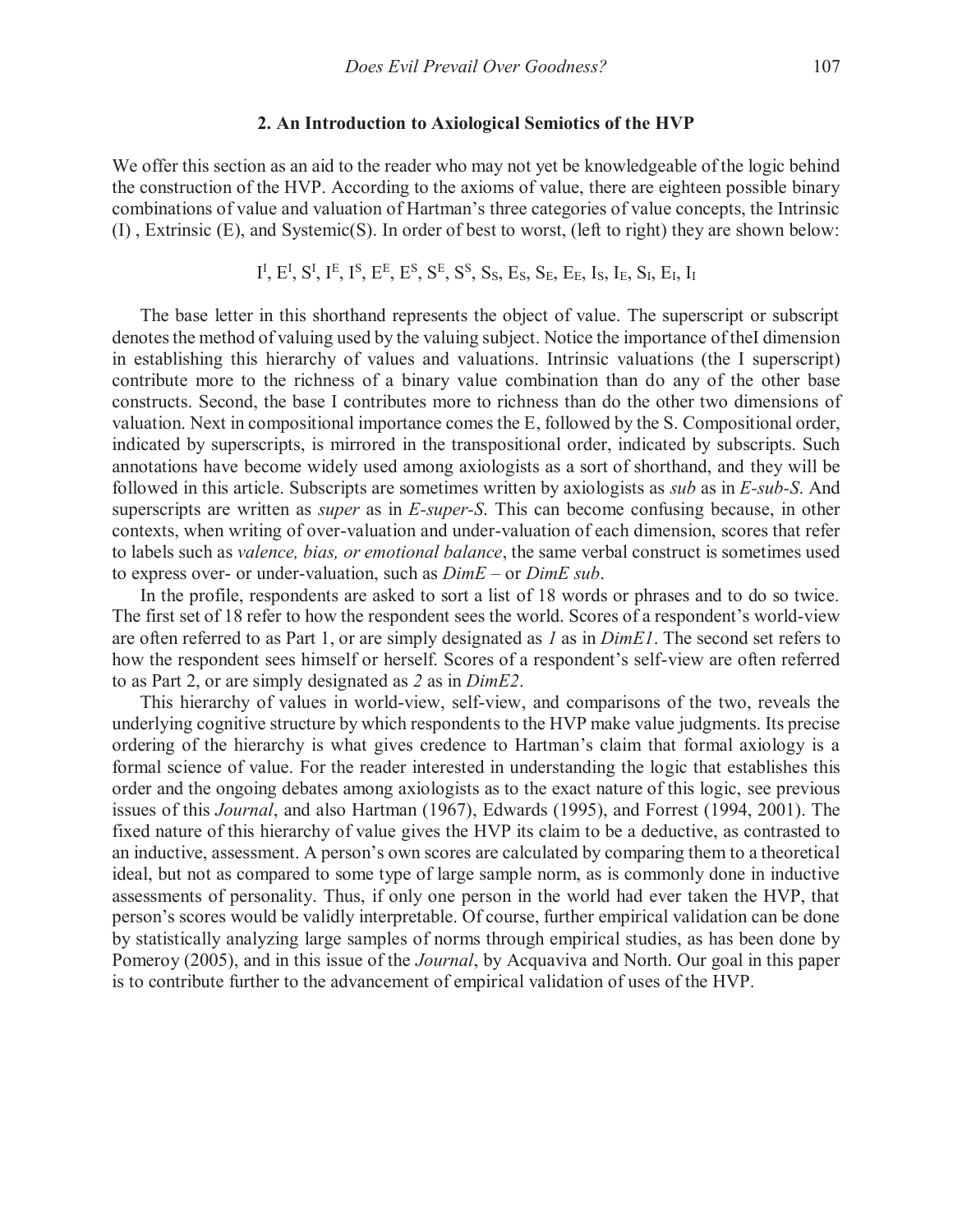#### **3. Research Methods**

To conduct an empirical inquiry into the validity of Hartman's concern that evil tends to prevail, we analyzed HVP scores from six different samples, ranging in size from 26 to 500 each, for a total of slightly more than 1,000 respondents. We analyzed the RHO scores and Dis scores of each group. We compared respondents' average Dim I and Dim S scores, as well as their tendencies to over-value or under-value the I and S dimensions. We analyzed respondents' AI% scores. For each of these scales, we conducted analyses for both Parts 1 and 2, reflecting the world-views and selfviews of respondents. We explain our reasons for focusing on these scales in the paragraphs that follow. If evaluative proclivities towards evil do, in fact, prevail within our society, we expected this empirical analysis to provide supporting evidence of the prevalence of such proclivities in some of these scales or in some combination of these scales of the HVP.

 To keep the scope of our current project manageable, we have limited the scope of our analysis to focus only on those standard HVP scales that Hartman indicated in his autobiography would be most likely in evidence if proclivities towards evil were widespread. Acquaviva and North, in this issue, show how the development of custom scales derived from standard HVP scores may provide additional insight that standard scales, alone, cannot produce.

#### **4. Results**

In this section, we report the results from our findings of our analyses of these selected scales from the HVP. We report our results in table format and also describe them verbally. Calculations of descriptive statistics of frequencies were done using IBM's SPSS Statistics version 22.

#### *RHO Scores*

Hartman supposes that most people who respond to the HVP will score within 85% to 90% of the theoretical norm of formal axiology (Hartman, 1995, 122). He goes on to say that this gives credence to the theoretical validity of the construct of the instrument. As a consequence of Hartman's assumption, we posit that if such an overwhelming majority of people's value structures are this closely in alignment with the theory of formal axiology, it would be disingenuous to argue that it is more common to be evil than to be good. One way to test empirically whether most respondents score 85% to 90% in alignment with the theory of formal axiology is to analyze the mean and median Spearman's Rank Order Correlation Coefficients from multiple samples of data. Spearman's coefficient is usually abbreviated as a RHO Score. RHO Scores can range from -1.0 to +1.0. Therefore, a RHO score of, say, +0.70 is 85% is in alignment with the theoretical norm of formal axiology. A RHO score of  $+0.80$  is 90% is in alignment, and a  $+0.90$  is 95% in alignment. The HVP reports RHO scores for the respondent's world-view in Part 1 and the respondent's selfview in Part 2. Since the theory of formal axiology is a theory of good, then close alignment by a large sample of respondents should reveal the tendency towards good. A lack of alignment would support Hartman's assertion that evil tends to prevail. This led us to the first question we aim to answer in this paper:

*Question One:* Do the RHO scores from samples of six sets of data indicate that respondents' scores are closely aligned with the theory of formal axiology or not?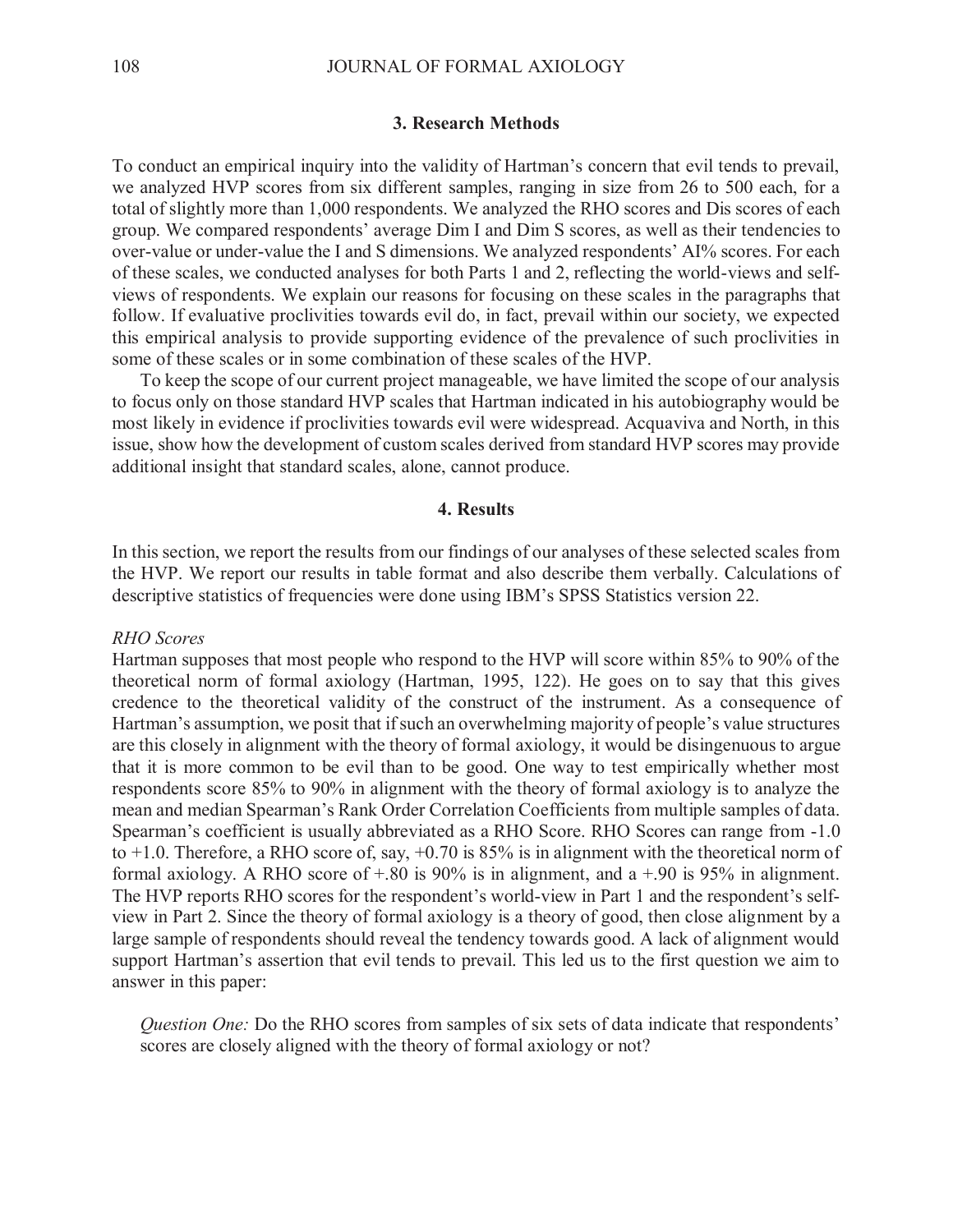Table 1 shows the mean and median RHO 1 and RHO 2 scores for 6 datasets we have been able to analyze, as well as the number (N) of respondents in each data set. Hartman wrote that "in any large enough group the scores follow the normal frequency curve" (2006, 42). We have analyzed each of these data sets visually, and have applied the Kolmogorov-Smirnov and Shapiro-Wilk tests of normality to them. We found that they frequently fail to be sufficiently normally distributed to give us confidence in using the mean as the best measure of central tendency. Therefore, we report here both mean and median scores.

| Category                          | N   |      | RHO <sub>1</sub> | RHO <sub>2</sub> |               |  |
|-----------------------------------|-----|------|------------------|------------------|---------------|--|
|                                   |     | Mean | <b>Median</b>    | Mean             | <b>Median</b> |  |
| College freshmen or sophomores    | 26  | .875 | .898             | .775             | .844          |  |
| Early-stage entrepreneurs         | 74  | .889 | .898             | .846             | .865          |  |
| Healthcare professionals/managers | 500 | .912 | .924             | .855             | .867          |  |
| Senior managers                   | 103 | .861 | .875             | .862             | .870          |  |
| Community leaders                 | 45  | .907 | .914             | .877             | .880          |  |
| Community leaders                 | 303 | .902 | .902             | .852             | .868          |  |

Table 1. RHO Scores

The noticeably high levels of congruence between these RHO scores and the norm of the theory of formal axiology leads us to conclude that, at least for the sorts of populations represented in these data sets, people are much more cognitively organized for good than for evil. This conclusion does not support Hartman's assertion in his autobiography, which prompted this special topic in this issue of this *Journal*.

#### *Distortions of Value*

Of all the indices measured by the HVP, the construct of the Dissimilarity (or Distortion) scores is, perhaps, the most straightforward. This scale is often abbreviated as the Dis score. Since, in each set of 18 words and phrases, 9 are positive and are called "compositions," and 9 are negative and are called "transpositions," the Dis score simply counts the number of times that a respondent ranks something that is axiologically a transposition as a composition or a composition as a transposition. In other words, it is a count of how many times the respondent rates something good as bad or something bad as good. Because it is a forced choice instrument, this happens in pairs. So, Distortion scores are always even numbers. A zero score means that there was no distortion. A score of 2 indicates that the respondent ranked one bad word or phrase as good and, hence, one good word or phrase as bad. A Dis score of 4 indicates that two pairs were treated in this manner, and so forth. The verbal rating assigned by Hartman in the *Manual* to the Distortion score is: 0 = *Excellent*;  $2 = Good$ ,  $4 = Average$ ,  $6 = Very Poor$ , and  $\geq 8 = Extremely Poor$ . A completely inverted score, where every composition was ranked as a transposition and every transposition as a composition, would have a Dis score of 18.

 Illustration 1 gives examples of the ordering of one part of the profile, first with no distortion, then with two distortions, and finally, with six distortions. In this illustration, distortions are italicized and shown in red.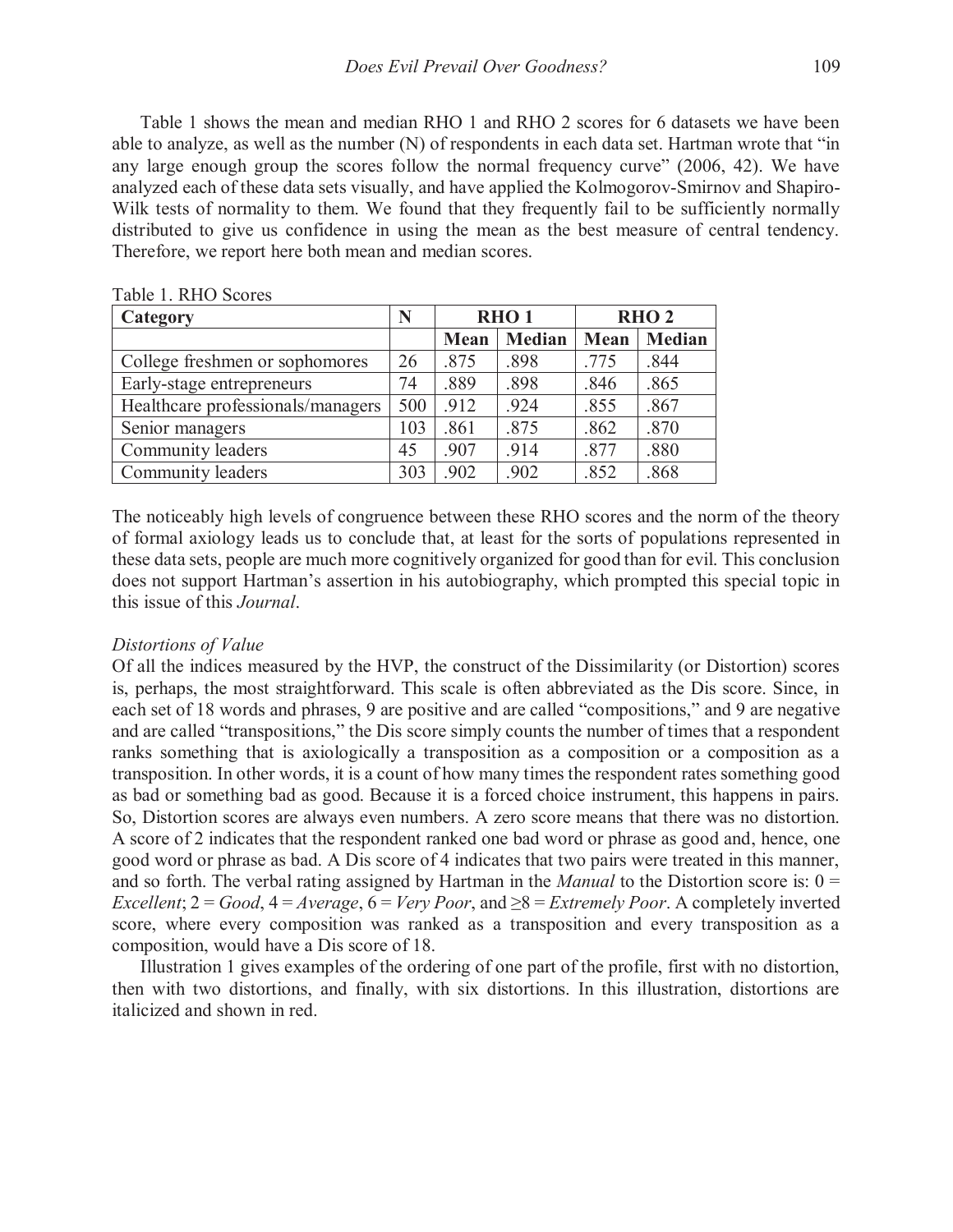Illustration 1.

#### $\mathrm{I}^\mathrm{I}, \mathrm{E}^\mathrm{I}, \mathrm{S}^\mathrm{I}, \mathrm{I}^\mathrm{E}, \mathrm{I}^\mathrm{S}, \mathrm{E}^\mathrm{E}, \mathrm{E}^\mathrm{S}, \mathrm{S}^\mathrm{E}, \mathrm{S}^\mathrm{S}, \mathrm{S}_\mathrm{S}, \mathrm{E}_\mathrm{S}, \mathrm{S}_\mathrm{E}, \mathrm{E}_\mathrm{E}, \mathrm{I}_\mathrm{S}, \mathrm{I}_\mathrm{E}, \mathrm{S}_\mathrm{I}, \mathrm{E}_\mathrm{I}, \mathrm{I}_\mathrm{I}$ Rank ordering with no Distortions

I<sup>I</sup>, E<sup>I</sup>, S<sup>I</sup>, I<sup>E</sup>, *S<sub>E</sub>* I<sup>S</sup>, E<sup>E</sup>, E<sup>S</sup>, S<sup>E</sup>, S<sup>S</sup>, S<sub>S</sub>, S<sub>S</sub>, E<sub>S</sub>, I<sup>S</sup>, E<sub>E</sub>, I<sub>S</sub>, I<sub>E</sub>, S<sub>I</sub>, E<sub>I</sub>, I<sub>I</sub> Rank ordering with two Distortions

 $I_I$ ,  $E^I$ ,  $S^I$ ,  $I^E$ ,  $S_E$ ,  $E^E$ ,  $E^S$ ,  $S^E$ ,  $S_I$ ,  $S_S$ ,  $E_S$ ,  $I^S$ ,  $E_E$ ,  $I_S$ ,  $I_E$ ,  $S^S$ ,  $E_I$ ,  $I^I$ Rank ordering with six Distortions

 From this understanding of the Distortion score, it would appear intuitively obvious that a person whose world view is reflected by ranking slavery, blowing up airliners in flight, and torturing innocent people as good things, and babies, wedding rings, and love as nature all as bad things, may have such a distorted view of the world that it would be appropriate to conclude that this person is inclined towards evil. A person with such a large Dis score caused by these misranked elements (in this instance, a Dis1 score of  $\geq$ 6) may be the classical sociopath of which Ellis writes.

However, is a Dis1 score of  $\geq 6$  enough to label a person as inclined towards evil? Not necessarily. What about the respondent who ranks a uniform, an assembly line, and a technical improvement as bad and nonsense, a fine, and a short-circuit as good? Such a person would also have a Dis1 score of 6. Yet, the distortions in judgment that are reflected by these rankings hardly seem deserving of the label evil. So, we must avoid jumping to conclusions about a score from a single scale on the HVP. The various dimension scores and integration scores, at the very least, must also be taken into account in order to distinguish degrees of badness between the two makebelieve respondents described above. These distinctions appear in the various Dimension scales, but not in the Dis scale. Distortions of I-related phrases are, by definition, larger distortions than are those of E- or S-related phrases. Therefore, I-related distortions, which indicate lack of empathy, are worse than E-related ones, which are worse than S-related ones. This is why some axiologists separate out and report the distortions within each value dimension in addition to reporting the total Dis score. Scoring instructions in the *Manual of Interpretation* do not specify that this be done, but Hartman does mention the benefits of doing so. On page 55 of the *Manual*, he refers to these Dis scales as Dimensional Dissimilarity scores. The computerized-scoring form that we use in our research is the Byrum Method, provided by HVP Insights. It does not calculate Dis scores for each dimension, only in the aggregate, so we are unable to report on distortion scores per dimension of value in this paper. Our second question, consequently, relates to Dis scores.

*Question Two*: Do the average Dis scores of six sets of data indicate that respondents' exhibit a large amount of value distortion in their judgment of right and wrong?

 Table 2 shows the count of Dis scores of 0,2,4,6, 8, 10, and 12 and the percentage of respondents whose scores fall into each category for six different data sets of respondents to the HVP, according to various occupational categories.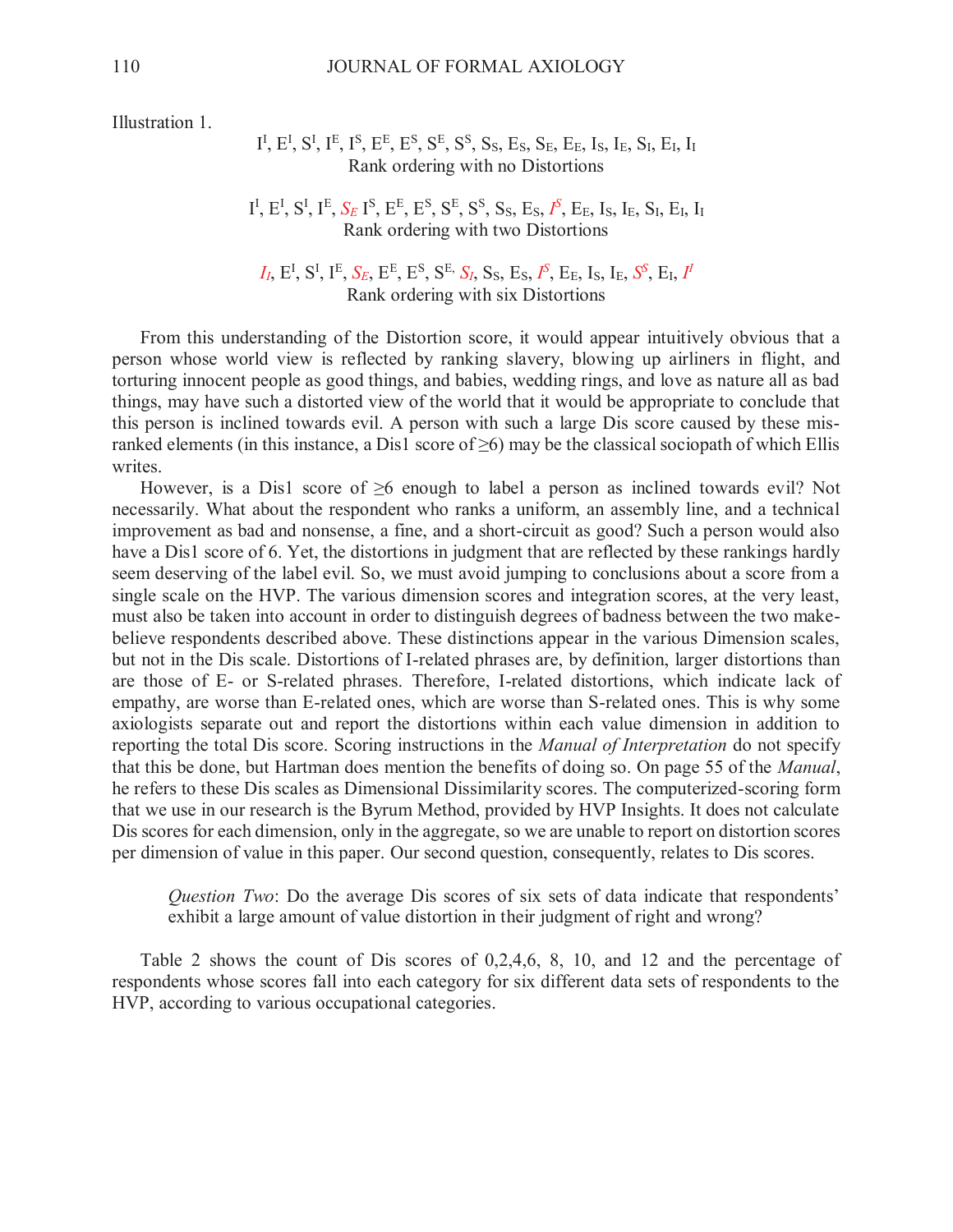| Category                          | N    | <b>Distortion Scores Part 1</b> |     |    |              |          |           |    |
|-----------------------------------|------|---------------------------------|-----|----|--------------|----------|-----------|----|
|                                   |      |                                 |     | 4  | <sup>6</sup> | 8        | 10        | 12 |
| College freshmen or sophomores    | 26   | 8                               | 14  |    |              |          |           |    |
| Early-stage entrepreneurs         | 74   | 35                              | 27  | 12 | $\theta$     |          | ()        |    |
| Healthcare professionals/managers | 500  | 345                             | 135 | 16 | 3            | 0        |           |    |
| Senior managers                   | 103  | 43                              | 54  | 6  | $\theta$     | $\Omega$ | $\bigcap$ |    |
| Community leaders                 | 45   | 25                              | 19  |    |              |          |           |    |
| Community leaders                 | 303  | 204                             | 77  | 18 |              |          |           |    |
| <b>Total Number</b>               | 1051 | 660                             | 326 | 57 | 4            | ∍        | 2         |    |
| Percentage                        |      | 63%                             | 31% | 5% | .4%          | $.2\%$   | $.2\%$    | 0% |

Table 2.a Distortion Part 1 Scores

Table 2.b Distortion Part 2 Scores

| Category                          | N    | <b>Distortion Scores Part 2</b> |     |                             |        |        |        |        |
|-----------------------------------|------|---------------------------------|-----|-----------------------------|--------|--------|--------|--------|
|                                   |      | O                               |     | 4                           | h      | 8      | 10     | 12     |
| College freshmen or sophomores    | 26   | 12                              |     |                             |        |        |        |        |
| Early-stage entrepreneurs         | 74   | 56                              | 13  | 2                           |        |        | 0      |        |
| Healthcare professionals/managers | 500  | 429                             | 58  | 11                          | ∍      |        |        |        |
| Senior managers                   | 103  | 82                              | 19  | $\mathcal{D}_{\mathcal{A}}$ |        |        |        |        |
| Community leaders                 | 45   | 39                              | 6   | $\left( \right)$            |        |        |        |        |
| Community leaders                 | 303  | 259                             | 26  | 13                          | 2      |        |        |        |
| <b>Total Number</b>               | 1051 | 877                             | 129 | 32                          | 8      |        |        |        |
| Percentage                        |      | 83%                             | 12% | 3%                          | $.8\%$ | $.3\%$ | $.1\%$ | $.1\%$ |

 A review of Table 2 reveals that very poor distortion scores (6 or higher) are rare, indeed. Notice that, in these data sets, only 0.8% of respondents' world-view scores, and only 1.3% of self-view scores show a very poor or extremely poor rating. Not one respondent, out of 1051, earned a Dis score of >12. Only one person out of a thousand scored a 12 and three out of a thousand scored a 10 in either part of the test. It would appear, therefore, from these data, that the prevalence of large amounts of valuational distortion among respondents is quite small, indeed. This again, argues against Hartman's conclusion that it is easier to organize for evil than for good.

#### *Intrinsic vs. Systemic Valuations*

It is in his autobiography (1994) that Hartman argues most stridently that it is easier to organize for evil than for good. In that text, he does not describe his assertions specifically in terms of the HVP, but he does describe his reasoning using the general terminology of the theory of formal axiology. The essence of his argument, frequently repeated throughout his Chapter Five, is that war, defined by Hartman as organized evil, comes from a tendency to over-value systemic values at the cost of intrinsic values (33, 161, 165). He writes of the error of embracing Aristotelian thought over the message of Jesus. "It was Aristotle, who, 300 years before Christ, channeled human thought into the dangerous current in which Christian love was to drown—the overvaluation of systems or thought patterns and the undervaluation of human life" (167).

Hartman's terminology prompted us to examine respondents' Intrinsic Dimension scores (Dim I) relative to their Systemic dimension scores (Dim S) in both part 1 and part 2. This brings us to our third question.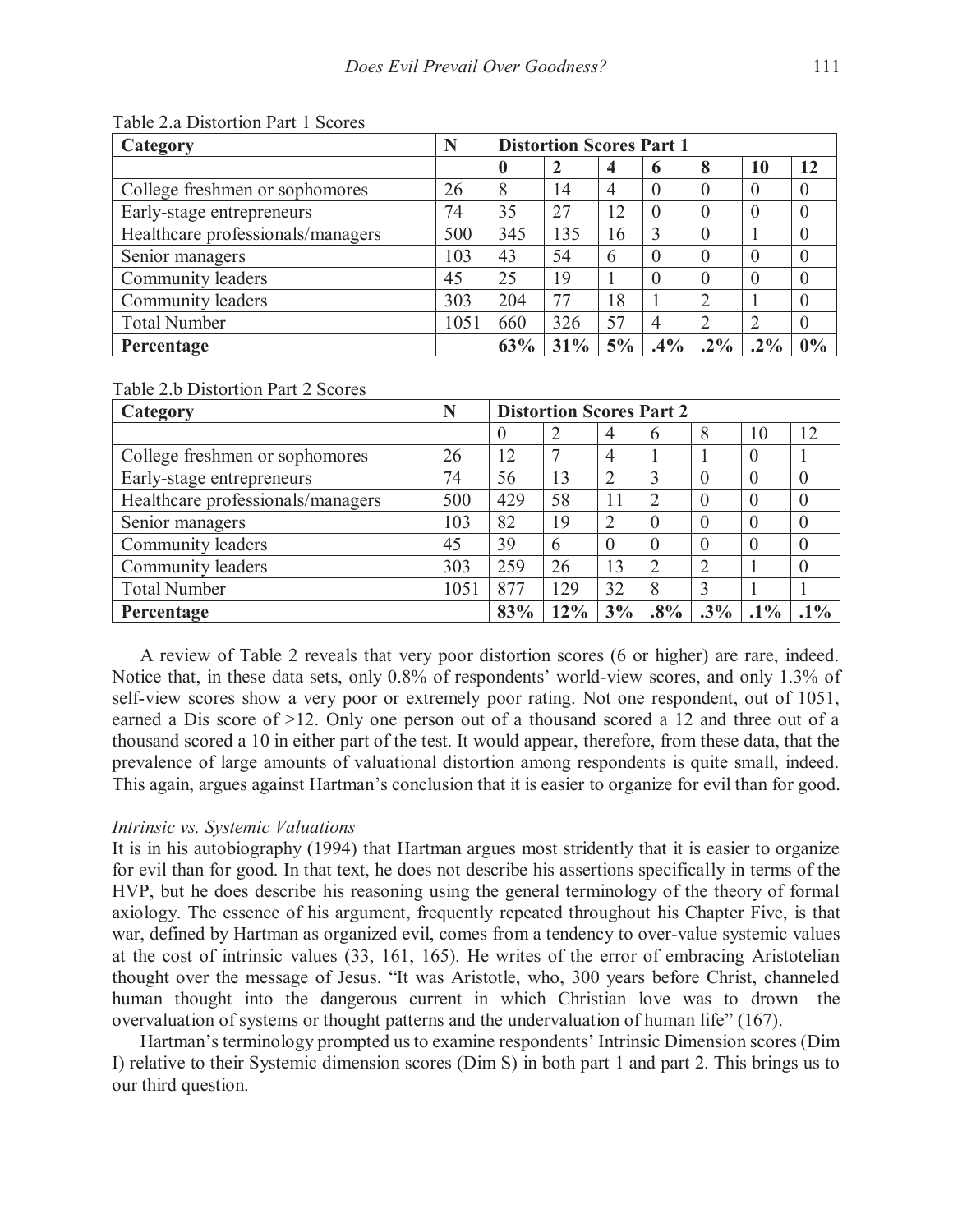*Question Three:* Do the respondents whose HVP scores we have analyzed in our research samples tend to have more strongly developed Dim S scores than they do Dim I scores in either Part 1 or Part 2 of the profile? If so, how big of a gap is required to be large enough to signify a likelihood to make value judgments in favor of systemic constructs at the detriment of the individuality of people?

 Once again, for the samples sizes we are dealing with, the distribution of Dimension scores tends to be skewed; hence, we are reporting both the mean and median score of each. Notice that, in Table 3, Dimension scores are shown in a manner that is in accordance with the *Manual of Interpretation*. That is, lower-numbered scores are stronger (that is better, or more axiologically sound), than are higher-numbered scores. Dimension scores reflect the amount of deviation in a person's responses from the theoretical norm of formal axiology for each of the I, E, and S dimensions. Here we analyze only the intrinsic and systemic scores, as these were the focus of Hartman's attention in his autobiography. Ellis, in his article in this issue, makes the case that over-valuation of the Extrinsic at the expense of the Intrinsic can also lead to evil. Hartman mentions the same in the *Manual*, but he then emphasizes, "Very often… axiological astigmatism is due to systemicness. This overvaluation of systems is an ancient fallacy of human judgment" (234).

|                                      |     |             |               | Part 1      |               |             |               | Part 2      |        |
|--------------------------------------|-----|-------------|---------------|-------------|---------------|-------------|---------------|-------------|--------|
| Category                             | N   | <b>DimI</b> |               |             | <b>DimS</b>   |             | <b>DimI</b>   | <b>DimS</b> |        |
|                                      |     | Mean        | <b>Median</b> | <b>Mean</b> | <b>Median</b> | <b>Mean</b> | <b>Median</b> | Mean        | Median |
| College<br>freshmen<br><sub>or</sub> | 26  | 10.85       | 10            | 13.23       | 11.5          | 14.27       | 12            | 15.96       | 15     |
| sophomores                           |     |             |               |             |               |             |               |             |        |
| Early-stage                          | 74  | 10.45       | 10            | 12.95       | 12.5          | 12.57       | 12            | 13.51       | 13     |
| entrepreneurs                        |     |             |               |             |               |             |               |             |        |
| Healthcare                           | 500 | 8.32        | 8             | 12.58       | 12            | 11.69       | 11            | 13.47       | 13     |
| professionals/managers               |     |             |               |             |               |             |               |             |        |
| Senior managers                      | 103 | 10.25       | 10            | 14.44       | 14            | 10.26       | 10            | 13.31       | 13     |
| Community leaders                    | 45  | 8.42        | 8             | 13.49       | 13            | 10.29       | 10            | 12.36       | 12     |
| Community leaders                    | 303 | 8.73        | 8             | 12.89       | 12            | 11.57       | 11            | 13.60       | 14     |

Table 3. Comparison of DimI and DimS Scores

 Whether you compare the mean scores or the median scores, you will note that for each of the six sets of data, participants average Dim I Scores are stronger (i.e., lower) than are their Dim S scores. This is true for both Part 1 and Part 2. Participants in each sample also tend to have somewhat more strongly developed world-views than they do self-views. From the *Manual of Interpretation* (52) we see that the median Dim I Part 1 scores in the above samples range from *Good* to *Very Good*, while median Dim S Part 1 scores fall into the *Average* range. In Part 2, median Dim I scores are in the *Average* to *Good* ranges, while median Dim S scores are all in the *Average* range. In each of the six samples analyzed, respondents showed stronger development of intrinsic values than they do systemic values.

 These samples, drawn from a convenience sample of professions, largely in the United States, in the first decades of the 21st century, do not support Hartman's conclusions that systemic valuation prevails over intrinsic valuation in terms of the strength of judgment of these two modes of valuing.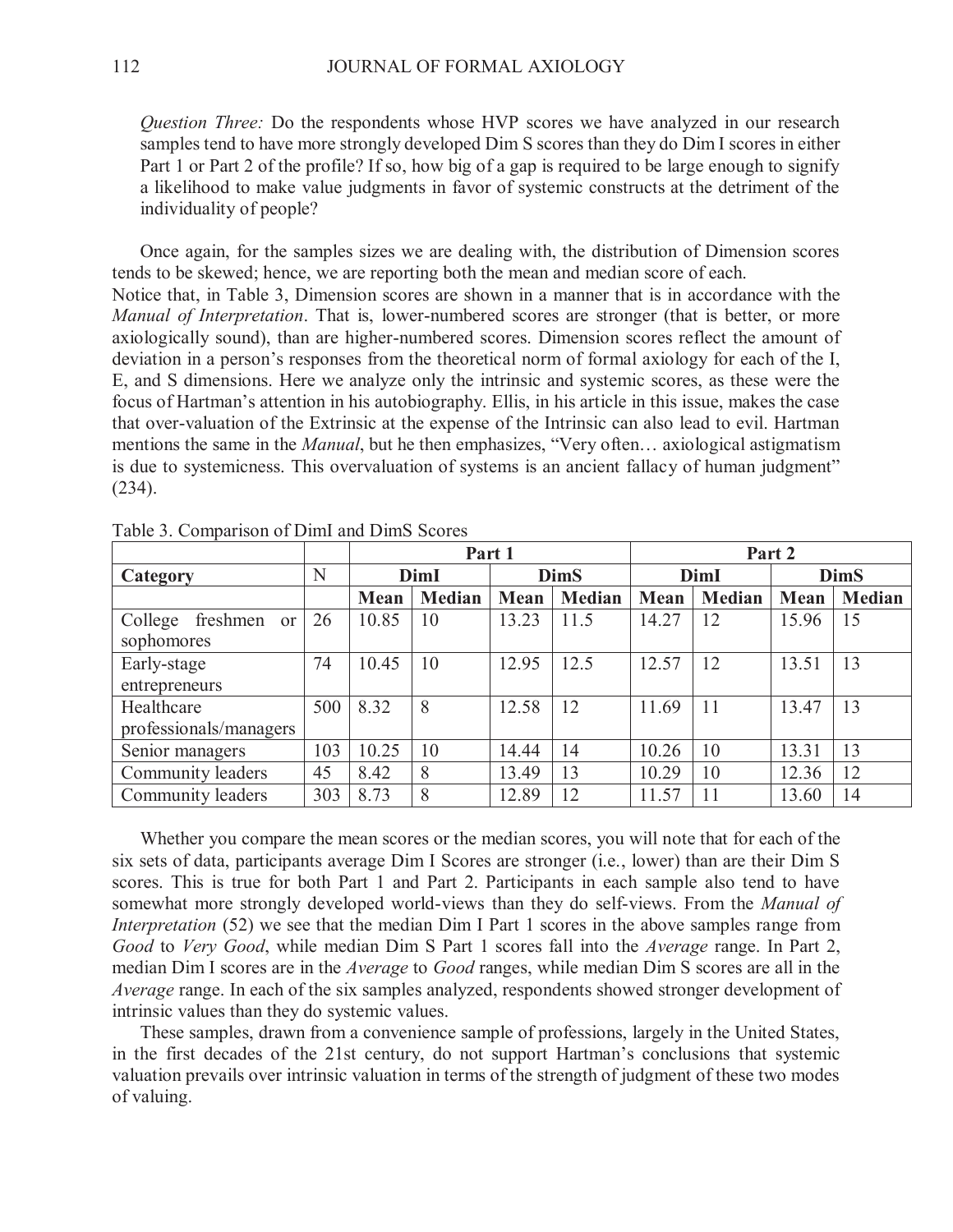#### *Over-Valuations and Under-Valuations*

Hartman writes regularly in the *Manual of Interpretation* (44,234) about over-valuing and undervaluing each of the I, E, and S dimensions. He often refers metaphorically to such tendencies as "axiological strabism" that are a component of "axiological astigmatism," which together lead to poor "value vision" (2006). In particular, he describes the sort of evil that is exemplified by the modern militaristic nation-state as deriving from people's tendencies to over-value the systemic while under-valuing the intrinsic dimension. How does an interpretation of HVP results help us in understanding the prevalence of this tendency? Two different scales of the HVP measure these tendencies towards under- or over-valuation.

#### *AI%*

In his instructions for manually scoring the HVP, Hartman instructs the scorer to tally the number of under-valuations and the number of over-valuations of each dimension, placing the totals in columns that are not labelled, but simply are marked "+" or "-". The positives are summed and the negatives are summed. Then, the negative result is divided into the DIF score to yield the AI% score. In this part of the *Manual*, Hartman writes: "The A.I. percentage shows the positive or negative attitude of the testee toward the world or toward himself…The Attitude Index is a result of the testee's over-or undervaluing the test items" (60). Only the sum of the negative attitude scores is used to calculate the AI%. This description of AI% led us to ask a fourth question.

*Question Four:* Do the AI% scores of our samples of HVP respondents indicate such a negative attitude toward the world or toward oneself that this may be a sign of proclivities towards the prevalence of evil?

Our findings appear in Table 4.

|                                   |     | Part 1    |        | Part 2    |        |
|-----------------------------------|-----|-----------|--------|-----------|--------|
| Category                          | N   | AI% Score |        | AI% Score |        |
|                                   |     | Mean      | Median | Mean      | Median |
| College freshmen or sophomores    | 26  | 57.42     | -58    | 59.23     | 52.5   |
| Early-stage entrepreneurs         | 74  | 55.96     | 53.5   | 52.62     | 50     |
| Healthcare professionals/managers | 500 | 52.83     | 50     | 51.44     | 50     |
| Senior managers                   | 103 | 55.70     | 54     | 52.00     | 50     |
| Community leaders                 | 45  | 53.44     | 50     | 50.60     | 50     |
| Community leaders                 | 303 | 53.41     | 50     | 51.98     | 50     |

Table 4. AI% Scores

 Verbal descriptions of AI% scores are found in page 60-B of the Manual. Scores of 50-53 are *Excellent*; 54-57 are *Very Good*, and 58-61 are *Good*. Median scores in Part 1 for 4 of the 6 samples in our data are *Excellent*, one set is *Very Good*, and the college students' scores average a rating of *Good*. In Part 2, these all are in the *Excellent* range. Once again, results of our empirical analysis do not support Hartman's assertion that it is difficult to organize for good.

#### *Supervaluations and Subvaluations*

Hartman does not make reference to over-valuations or under-valuations of each Dimension in the instructions for scoring the HVP. Only later in the *Manual*, when he describes how to interpret the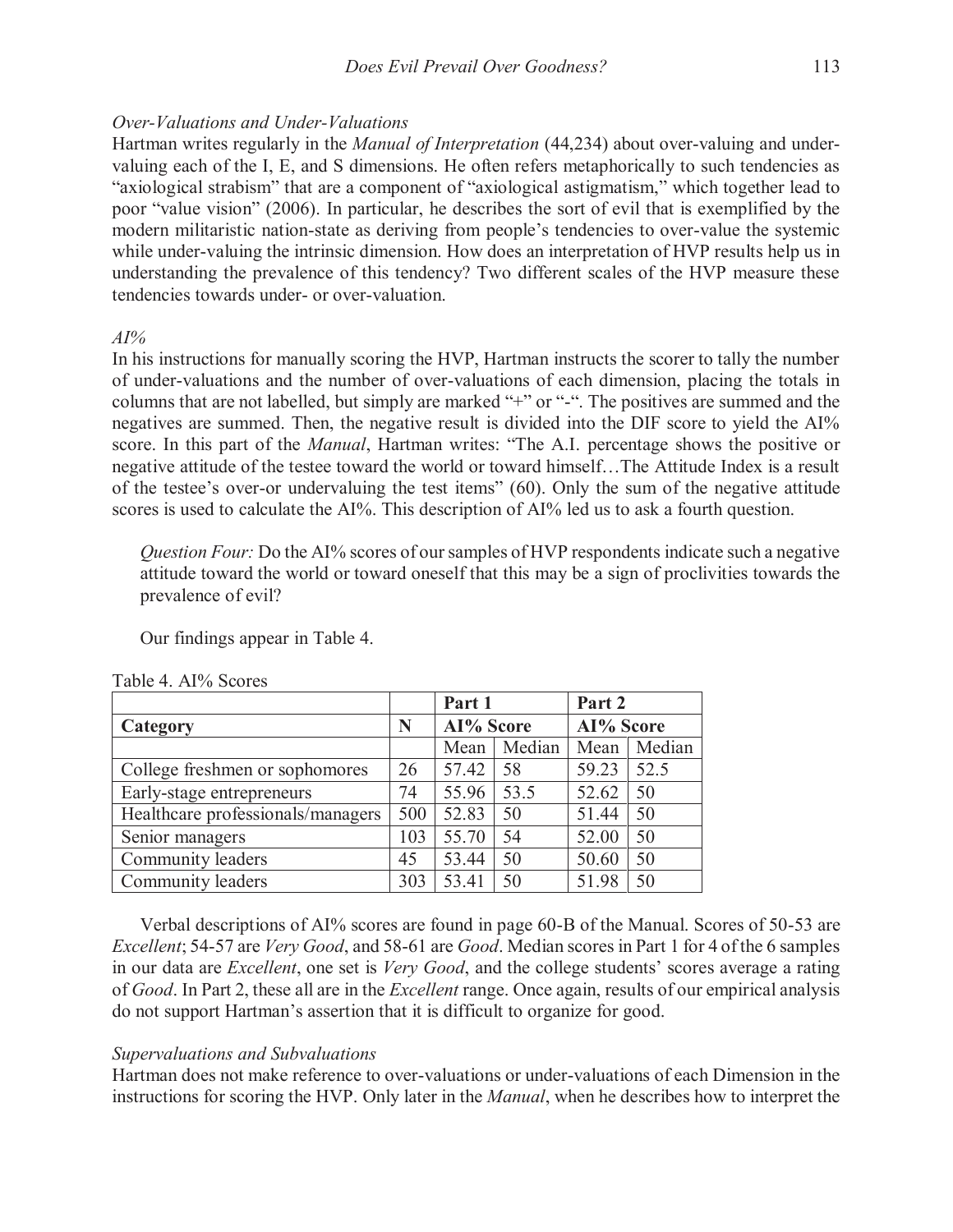Axiogram, does Hartman elaborate on the importance of over-valuation and under-valuation in each of the three dimensions. In this part of the *Manual*, he refers to them as super-valuation and sub-valuation (123-126). A careful reading of these pages is warranted for any axiologist who wants to understand the importance of over-valuations and under-valuations. Hartman summarizes: "Clinically, subvaluation means lack of development of the capacity in question while supervaluation means over compensation: the capacity is overemphasized in order to overcompensate for some lack" (126).

 Hartman describes the method for calculating a person's net sub- or super-valuation of each Dimension in pages 123-126 of the *Manual*. He goes on to express this number as a percentage of the corresponding Dimension score. But, he does not provide a verbal scale by which to describe a person's tendencies towards over- or under-valuation. Because of the importance of sub- and super-valuations, however, many Axiological Service Providers who have computerized their scoring models refer separately to the super-valuations and sub-valuations of each Dimension in their reports. The authors of this paper make use of Byrum's method, which speaks of these tendencies as *emotional balance*. Other Axiological Service Providers refer to these as *biases, emotional biases, or valences*. In Table 5, we follow Byrum's method, which indicates a balanced score as falling between -5 and +5, with 0 being perfectly balanced. Such scores Byrum labels as *Strong Capacity*. Between -6 to -14 or +6 to +14 Byrum states that there may be an issue to be noted that is, at least, worthy of discussion. Scores in this range are labelled as *Moderate*. And if a Dimension's balance score is -15 or greater or +15 or greater, then this may present a challenge to the individual. Scores in this range are labelled as *Less Strong*.

This leads us to our fifth research question.

*Question Five:* Do the sample of respondents whose HVP scores we have analyzed tend to over-value the Systemic dimension in either part 1 or 2 and/or to under-value the Intrinsic in either part 1 or 2? If so, how big of a gap is required to be large enough to signify a likelihood to demonstrably over-value the systemic dimension to the detriment of the individuality of people?

When it comes to these respondents' emotional balance towards these dimensions, what do the ranges and the averages of these respondents scores tell us? Ranges from our data sets are shown in Table 5. Given the nature of this scale, measures of central tendency, both the mean and the median, tend towards a middle or balanced score. Therefore, we also show in Table 5 the minimum and maximum scores for these scales. Table 6 shows the percentage of those individuals whose scores in any of these four balance dimensions are greater than -14 or +14.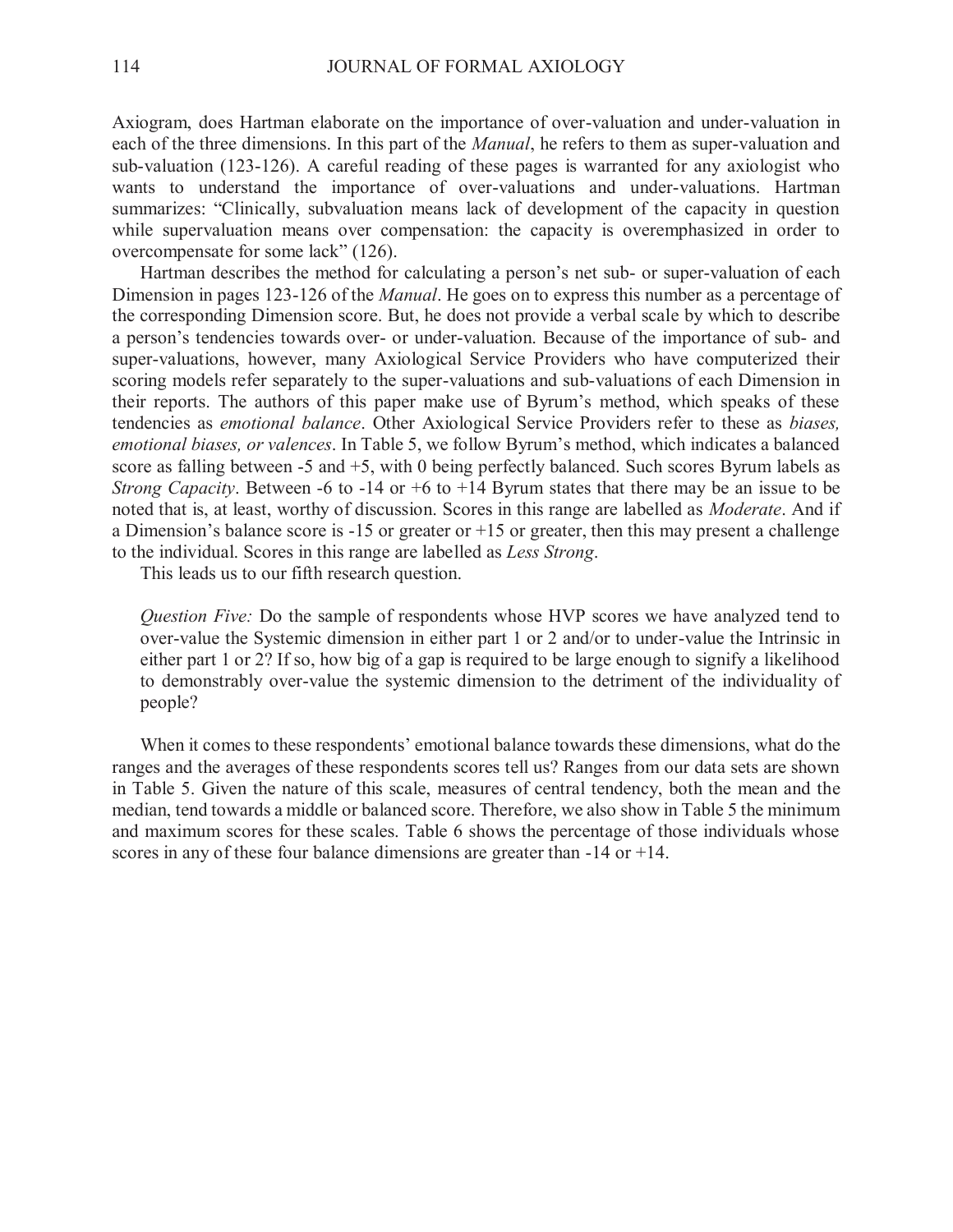|                                      |     | Part 1                      |               |        |            |         |                            |       |            |
|--------------------------------------|-----|-----------------------------|---------------|--------|------------|---------|----------------------------|-------|------------|
| Category                             | N   | <b>Balance of Intrinsic</b> |               |        |            |         | <b>Balance of Systemic</b> |       |            |
|                                      |     | <b>Mean</b>                 | <b>Median</b> | Min    | <b>Max</b> | Mean    | <b>Median</b>              | Min   | <b>Max</b> |
| College<br>freshmen<br><sub>or</sub> | 26  | $-2.62$                     | $-2$          | $-11$  | $+4$       | $-0.92$ | $-1$                       | $-10$ | $+7$       |
| sophomores                           |     |                             |               |        |            |         |                            |       |            |
| Early-stage                          | 74  | $-3.12$                     | $-1.50$       | $-25$  | $+5$       | $+1.43$ | $+2$                       | $-9$  | $+11$      |
| entrepreneurs                        |     |                             |               |        |            |         |                            |       |            |
| Healthcare                           | 500 | $-0.39$                     | $\theta$      | $-20$  | $+7$       | $+0.89$ | $+1$                       | $-44$ | $+16$      |
| professionals/managers               |     |                             |               |        |            |         |                            |       |            |
| Senior managers                      | 103 | $\ast$                      | *             | $\ast$ | $\ast$     | $\ast$  | $\ast$                     | *     | $\ast$     |
| Community leaders                    | 45  | $+0.24$                     | $+1$          | $-12$  | $+5$       | $+0.56$ | $+1$                       | $-8$  | $+16$      |
| Community leaders                    | 303 | $-0.74$                     | $\theta$      | $-31$  | $+7$       | $+0.69$ | $+1$                       | $-38$ | $+12$      |

Table 5a. Over- and Under-Valuations of I and S Dimensions Part 1

Table 5b. Over-and Under-Valuations if I and S Dimensions Part 2

|                           |     |                             | Part 2        |        |            |                            |               |        |            |  |
|---------------------------|-----|-----------------------------|---------------|--------|------------|----------------------------|---------------|--------|------------|--|
| Category                  | N   | <b>Balance of Intrinsic</b> |               |        |            | <b>Balance of Systemic</b> |               |        |            |  |
|                           |     | Mean                        | <b>Median</b> | Min    | <b>Max</b> | Mean                       | <b>Median</b> | Min    | <b>Max</b> |  |
| College<br>freshmen<br>or | 26  | $-11.3$                     | $-8$          | $-50$  | $+1$       | $+3.65$                    | $+5$          | $-16$  | $+16$      |  |
| sophomores                |     |                             |               |        |            |                            |               |        |            |  |
| Early-stage               | 74  | $-8.43$                     | $-7.5$        | $-23$  | $+2$       | $+7.30$                    | $+8.5$        | $-15$  | $+18$      |  |
| entrepreneurs             |     |                             |               |        |            |                            |               |        |            |  |
| Healthcare                | 500 | $-7.27$                     | $-7$          | $-25$  | $+6$       | $+7.95$                    | $+8$          | $-21$  | $+24$      |  |
| professionals/managers    |     |                             |               |        |            |                            |               |        |            |  |
| Senior managers           | 103 | $\ast$                      | $\ast$        | $\ast$ | $\ast$     | $\ast$                     | $\ast$        | $\ast$ | $\ast$     |  |
| Community leaders         | 45  | $-4.82$                     | $-4$          | $-15$  | $+3$       | $+5.33$                    | $+6$          | $-8$   | $+19$      |  |
| Community leaders         | 303 | $-7.18$                     | $-7$          | $-49$  | $+5$       | $+7.81$                    | $+8$          | $-25$  | $+21$      |  |

\*Due to differences in method of computerized scoring by the axiologist who provided us with scores for 103 senior managers, we are unable to convert the balance scores for that data set to the scales used for the other 4 sets of data.

 Analysis of Table 5 indicates a slight tendency for respondents in these data sets to substantially negatively under-value the intrinsic worth of others and to positively over-value their systems view of the world. Also, this same tendency to under-value the intrinsic worth of oneself and to over-value the systemic dimension of oneself is evident. In Table 6, we note the percentage of respondents from each data set whose Balance scores are extreme. We define extreme as being a number larger than -14, which reflects an extreme under-valuation, or as a number larger than +14, which depicts an extreme over-valuation.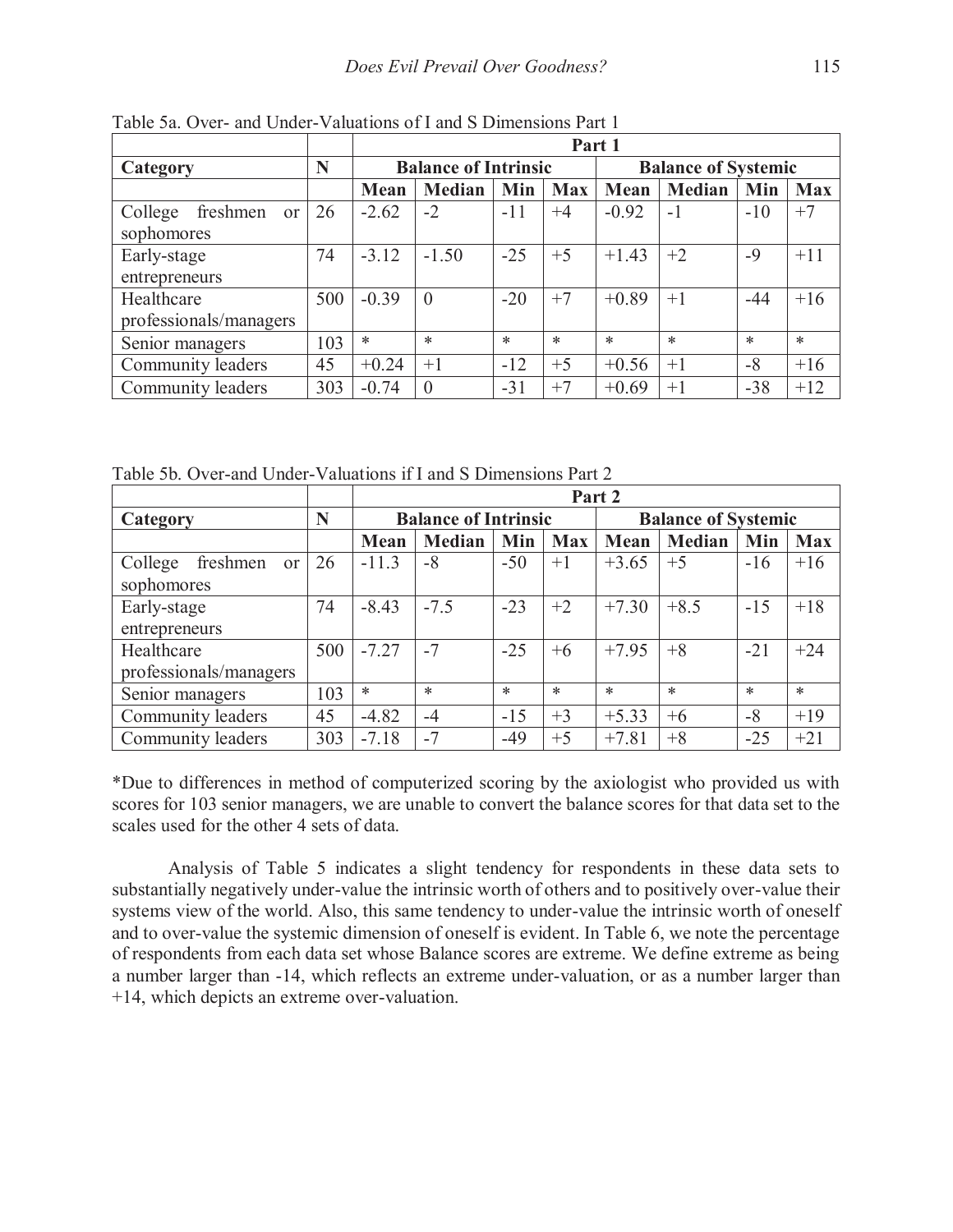|                                      | <b>Extreme Balance Scores</b><br>(Expressed as % of respondents whose scores $>$ -14 or $>$ +14 for |         |                      |         |                     |                      |        |                     |         |
|--------------------------------------|-----------------------------------------------------------------------------------------------------|---------|----------------------|---------|---------------------|----------------------|--------|---------------------|---------|
|                                      |                                                                                                     |         |                      |         | each data set)      |                      |        |                     |         |
| Category                             | N                                                                                                   |         | Part 1               |         |                     |                      |        | Part 2              |         |
|                                      |                                                                                                     |         | <b>Bal Intrinsic</b> |         | <b>Bal Systemic</b> | <b>Bal Intrinsic</b> |        | <b>Bal Systemic</b> |         |
| Under<br>Extreme<br>$\alpha$         |                                                                                                     |         | $^{+}$               |         | $^{+}$              |                      | $^{+}$ |                     | $^{+}$  |
| Over-valuation                       |                                                                                                     |         |                      |         |                     |                      |        |                     |         |
| College<br>freshmen<br><sub>or</sub> | 26                                                                                                  | $0\%$   | $0\%$                | $0\%$   | $0\%$               | 26.9%                | $0\%$  | 3.8%                | $7.7\%$ |
| sophomores                           |                                                                                                     |         |                      |         |                     |                      |        |                     |         |
| Early-stage                          | 74                                                                                                  | 4.1%    | $0\%$                | $0\%$   | $0\%$               | 9.5%                 | $0\%$  | 1.4%                | 16.2%   |
| entrepreneurs                        |                                                                                                     |         |                      |         |                     |                      |        |                     |         |
| Healthcare                           | 500                                                                                                 | $0.6\%$ | $0\%$                | $0.4\%$ | $0.2\%$             | 7.4%                 | $0\%$  | $0.6\%$             | 18.0%   |
| professionals/managers               |                                                                                                     |         |                      |         |                     |                      |        |                     |         |
| Senior managers                      | 103                                                                                                 | $\ast$  | $\ast$               | *       | $\ast$              | $\ast$               | $\ast$ | $\ast$              | $\ast$  |
| Community leaders                    | 45                                                                                                  | $0\%$   | $0\%$                | $0\%$   | 2.2%                | $2.2\%$              | $0\%$  | $0\%$               | 13.3%   |
| Community leaders                    | 303                                                                                                 | $1.7\%$ | $0\%$                | 0.7%    | $0\%$               | 5.9%                 | $0\%$  | $0.7\%$             | 13.2%   |

Table 6. Percentages of Extreme Balance Scores

 As can be seen, this table reveals that between 8% and 18% of the respondents in our data sets have extreme over-valuations of the Systemic Part 2. Extreme over-valuations in Part 1, however, would appear to be more indicative of what Hartman speaks of when he discusses the contemporary nation-state and its tendency to militarize. In the samples of respondents used in this research, three of the samples included no participants who extremely over-valued the Systemic in Part 1 and one sample had only 0.2% of respondents, while another had 2.2% of respondents who extremely over-valued the Systemic in Part 1. We surmise that over-valuations of the Systemic in Part 1 are what Hartman had in mind as "evil," and if the above samples are representative of U.S. society as a whole, then we could conclude that this valuational tendency towards systemic over-valuation of the world exists in less than 2% of the population.

 These samples from which our data are drawn may not be representative of the population, and they also may not be representative of groups within the population that are most subjected to systems that favor over-valuing of the systemic, as Ellis mentions in his article in this issue of the *Journal*. If other axiologists have HVP data from politicians, military personnel, police officers, or prison guards, it would be very interesting to see whether professionals in those careers tend to have systemic over-valuations in Part 1. If they show a substantially larger percentage of overvaluers of the systemic dimension in Part 1, it would lend credence to Hartman's argument that it is easier to organize for evil than for good. The evidence presented in this paper does not warrant support for Hartman's argument.

#### **5. Conclusion**

We have sought in this article to relate Hartman's concerns about the ease by which civilizations can organize for evil to specific measures of the HVP. To do so, we analyzed six different samples of respondents, totaling slightly more than 1,000 people, to reveal, in terms of various HVP scales, whether deep-seated evaluative thought patterns of these respondents tend to reveal propensities toward evil or toward good. In none of the HVP measures we analyzed did tendencies towards evil